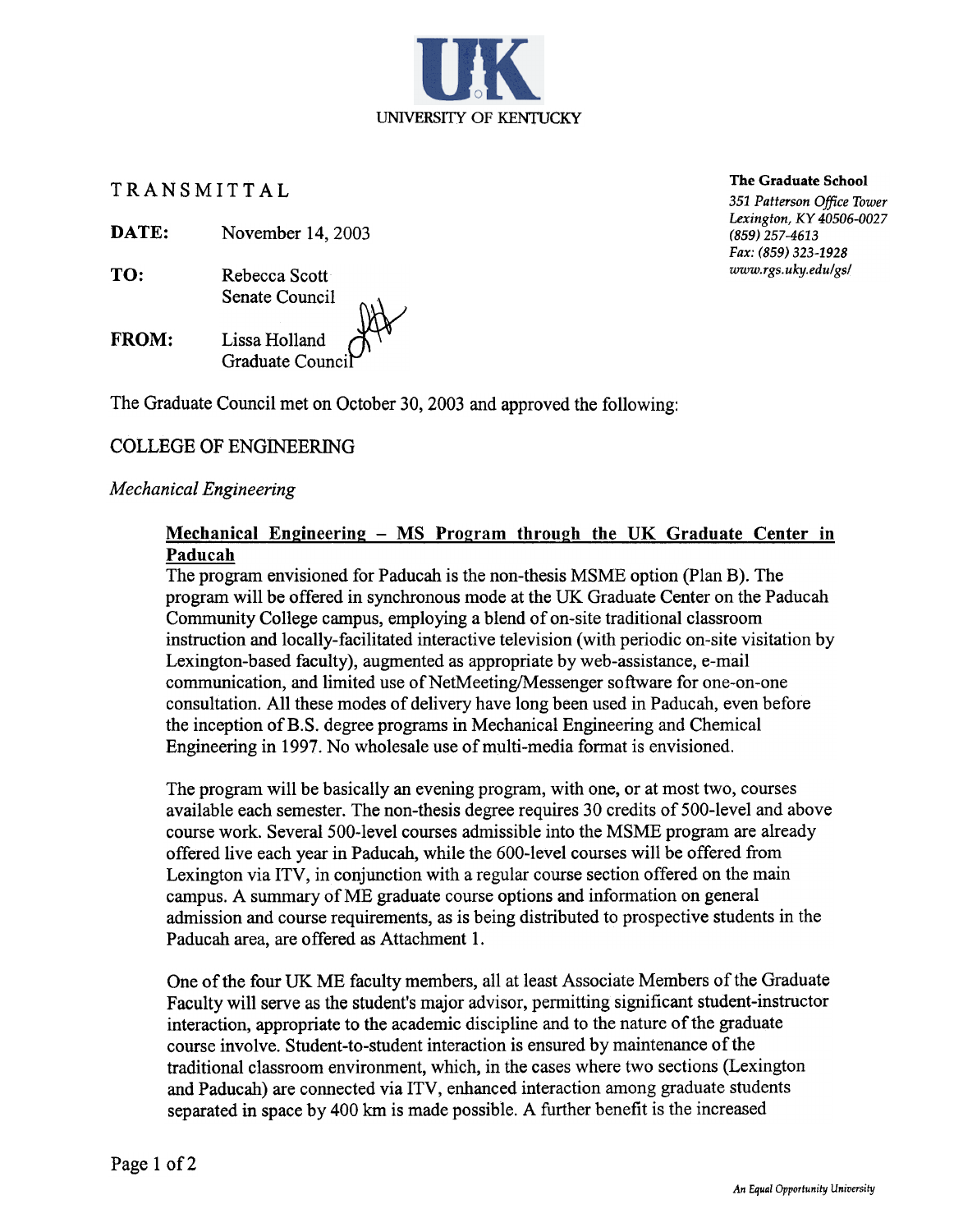diversity of student population made possible by the blending of graduate students in Lexington who are predominately international students or domestic students with fairly limited industrial background, with a population in Paducah that will contain a significant number of experienced practicing engineers with more industrial experience, most of whom will be domestic students, many of whom will be either native or transplanted Kentuckians (as indicated by early enquiries).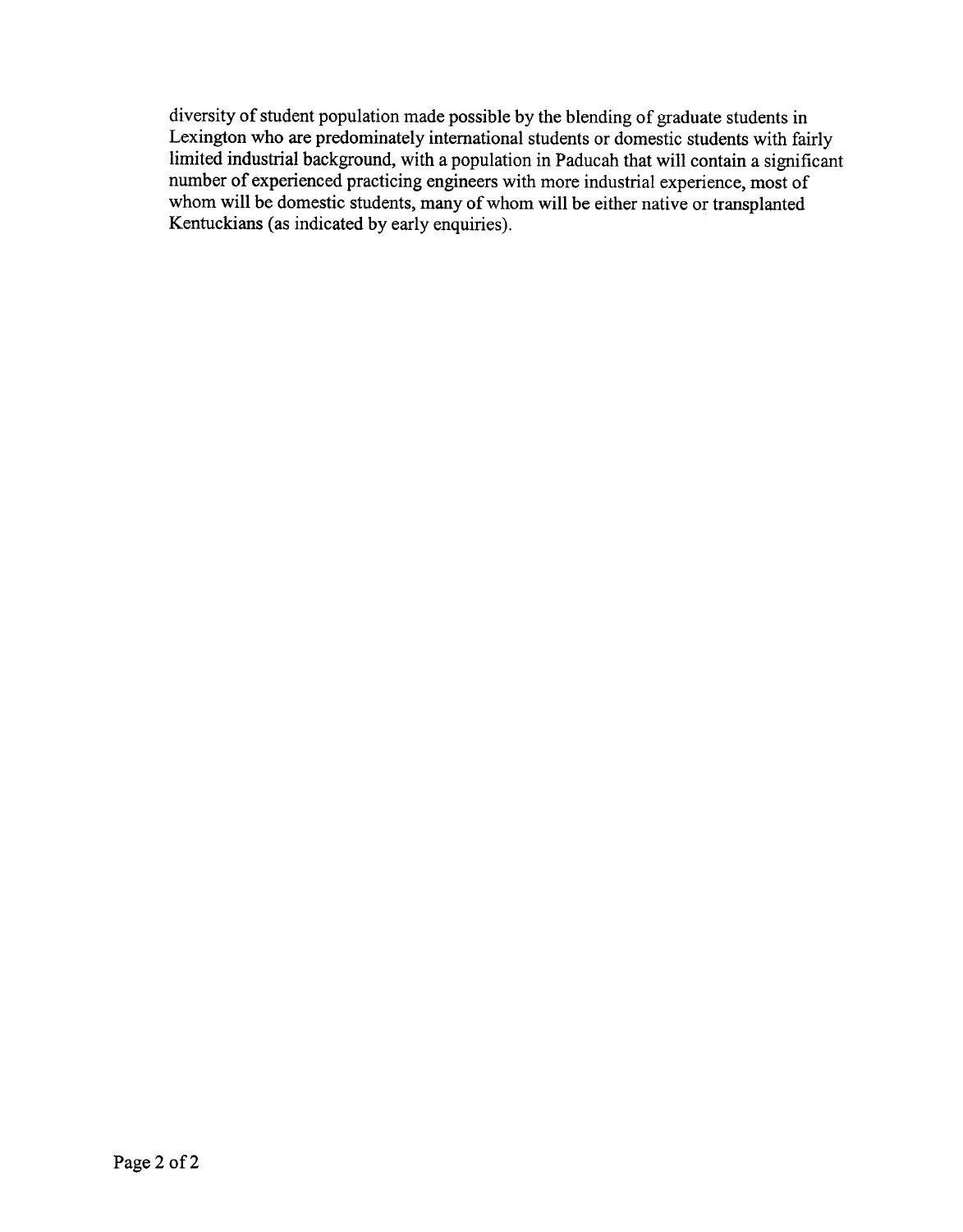

The Graduate School

351 Patterson Office Tower Lexington, KY 40506-0027 (859) 257-4613 Fax: (859) 323-1928 www.rgs.uky.edu/gs/

November 14,2003

Dr. Jeffrey B. Dembo, Chair Senate Council 153 Bowman Hall CAMPUS 0059

Dear Dr. Dembo:

At its meeting on October 30, 2003, the Graduate Council approved, and recommends approval by the Senate Council, for the proposal from the College of Engineering to create an Off-Campus M.S. in Mechanical Engineering Program through the UK Graduate Center in Paducah.

Thank you for your attention to this request.

Sincerely yours,

Kamune Blackwell

Jeannine Blackwell, Dean The Graduate School Enclosures

Ih

cc: Rebecca Scott Jaque Hager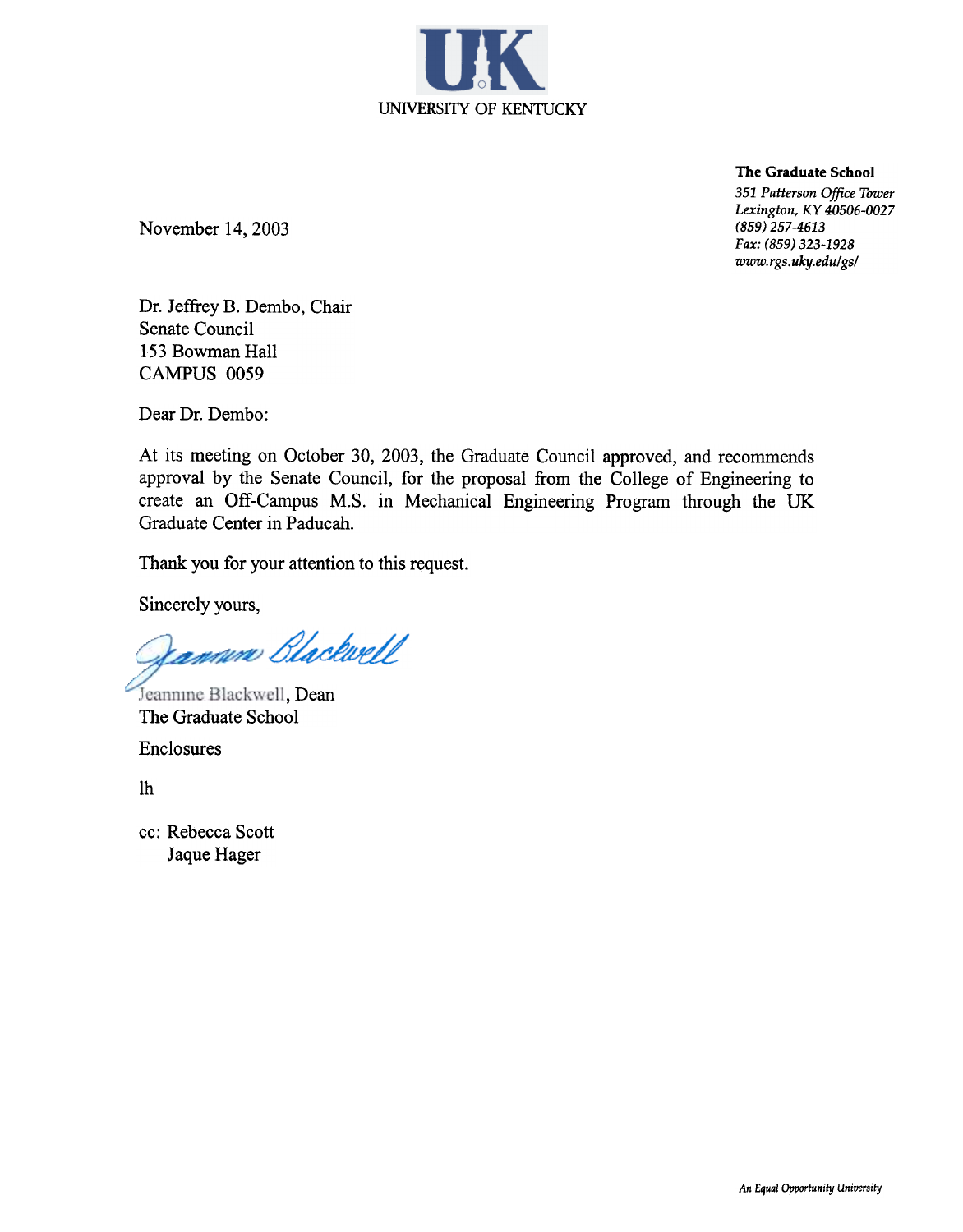

# $PO3$

#### Office of the Dean

College of Engineering 351 Ralph G. Anderson Building Lexington, Kentucky 40506-0503 (859) 257-1687 / 257-8827 Fax: (859) 323-4922 www.engr.uky.edu

June 5, 2003

 

TO: Dr. Douglass Kalika, Dean, Graduate School

FROM: Dr. Eric Grulke, Associate Dean for Research and Gra Tin assulter

SUBJECT: Off-Campus MSME Program

Attached is a proposal to create an Off-Campus Master of Science in Mechanical Engineering Program through the UK Graduate Center in Paducah . The proposed start date for this program is August 2003.

As you can see from the proposal, the program will be a non-thesis MSME (Plan B) option employing a combination of on-site instruction supplemented with ITV courses taught by Lexington-based faculty.

I concur with this proposal and ask that you approve this request.

cc: Dr. Keith Rouch Dr. G. T. Lineberry Dr. William Murphy

JUN 0 9 2003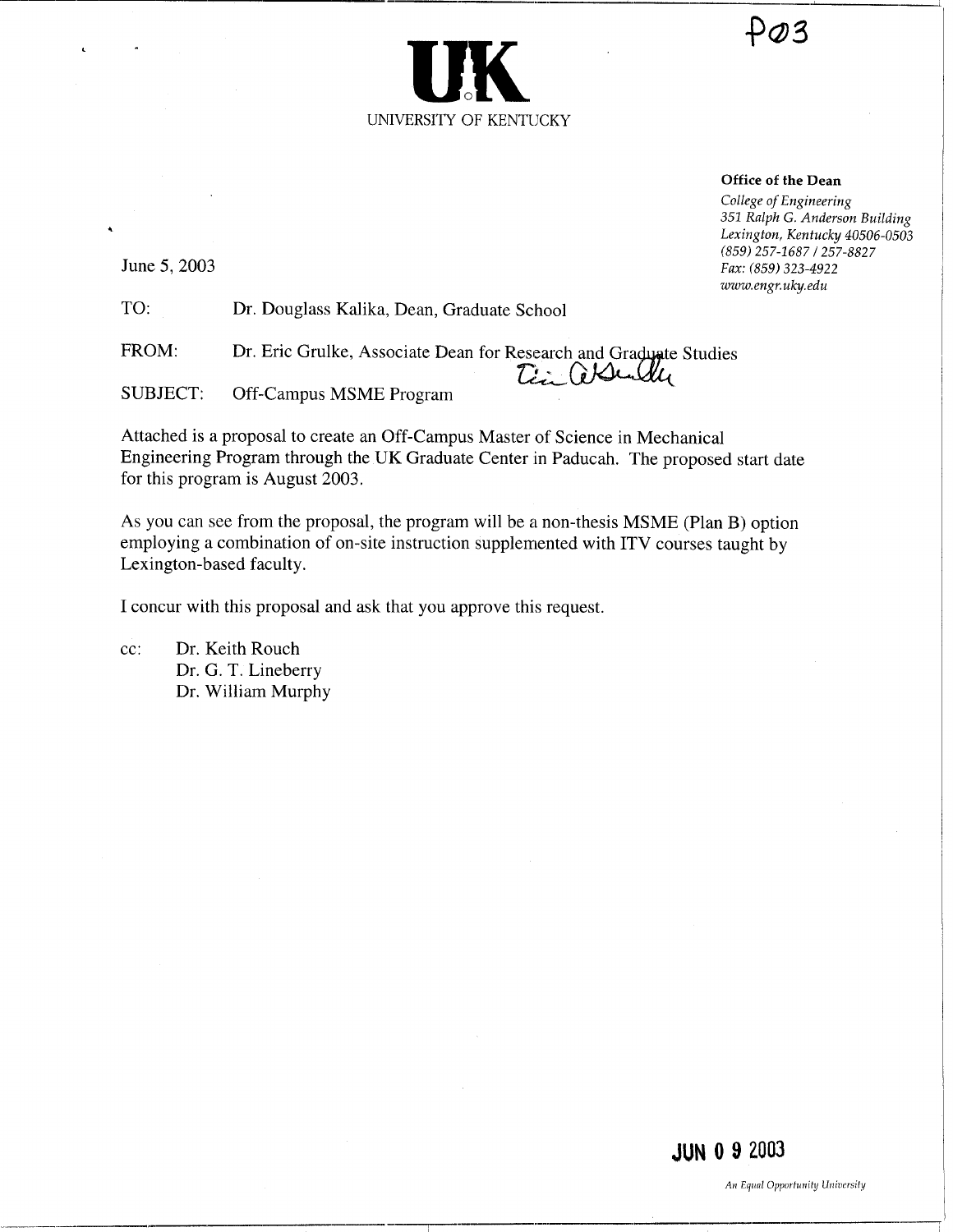

June 19, 2003

| Memo to: | Douglass S. Kalika |  |
|----------|--------------------|--|
|----------|--------------------|--|

From: James E. O'Reilly

Subject: DL Delivery of the MSME at Paducah Graduate Center

Ste O

Per your request, I have reviewed the June 5 memo from Eric Grulke requesting approval of the College of Engineering's request to deliver their approved on-campus version of the MSME (Plan B) to UK's Graduate Center in Paducah.

The bottom line, in my opinion, is that this proposal is entirely meritorious and should be approved and communicated up the administrative chain to the CPE and to SACS. While quite succinct, the request is very straightforward and covered all important points; there is no down side to this. I commend Engineering in getting this request to us well ahead of time.

- The proposal was approved by the faculty in Mechanical Engineering and by the Engineering Dean's office.
- They will be delivering their standard, approved, on-campus MSME (Plan B) degree program; no changes in the program requirements are requested .
- They have been discussing and organizing the delivery of a master's degree program to Paducah for some time now, so their plans are well formulated and delivery will be accomplished with essentially no new resources .
- $\bullet$  Course work will be delivered by a combination of on-site and campus faculty using CV/ITV to beam classes between the two sites. This ensures that the quality and level of the course work will be virtually identical to the on-campus version. Moreover, the different nature of the typical Paducah student (older and with often substantial industrial experience) as compared to the typical on-campus student will diversify and enrich the experience for all the students involved. The proposed rate of course delivery is appropriate for non-traditional students employed full time
- There is sufficient technology, faculty, space, and library support at Paducah to provide the level of student-support needed for this master's program .
- Faculty in the College of Engineering have been delivering DL courses on and off for over a decade, and are familiar with the use of the CV/ITV mode of delivery.
- Finally, it will be very good to once again have one of our graduate degree programs delivered to the Paducah site.

I heartily recommend approval and transmittal of this request; it looks to me like a no-brainer. In my opinion, there are a number of benefits and no apparent deficiencies to this proposal.

\DL\Paducah\MSME DL Paducah.doc

The Graduate School 351 Patterson Office Tower Lexington, KY 40506-0027 (859) 257-4613 Fax: (859) 323-1928 www.rgs .uky.edu/gs/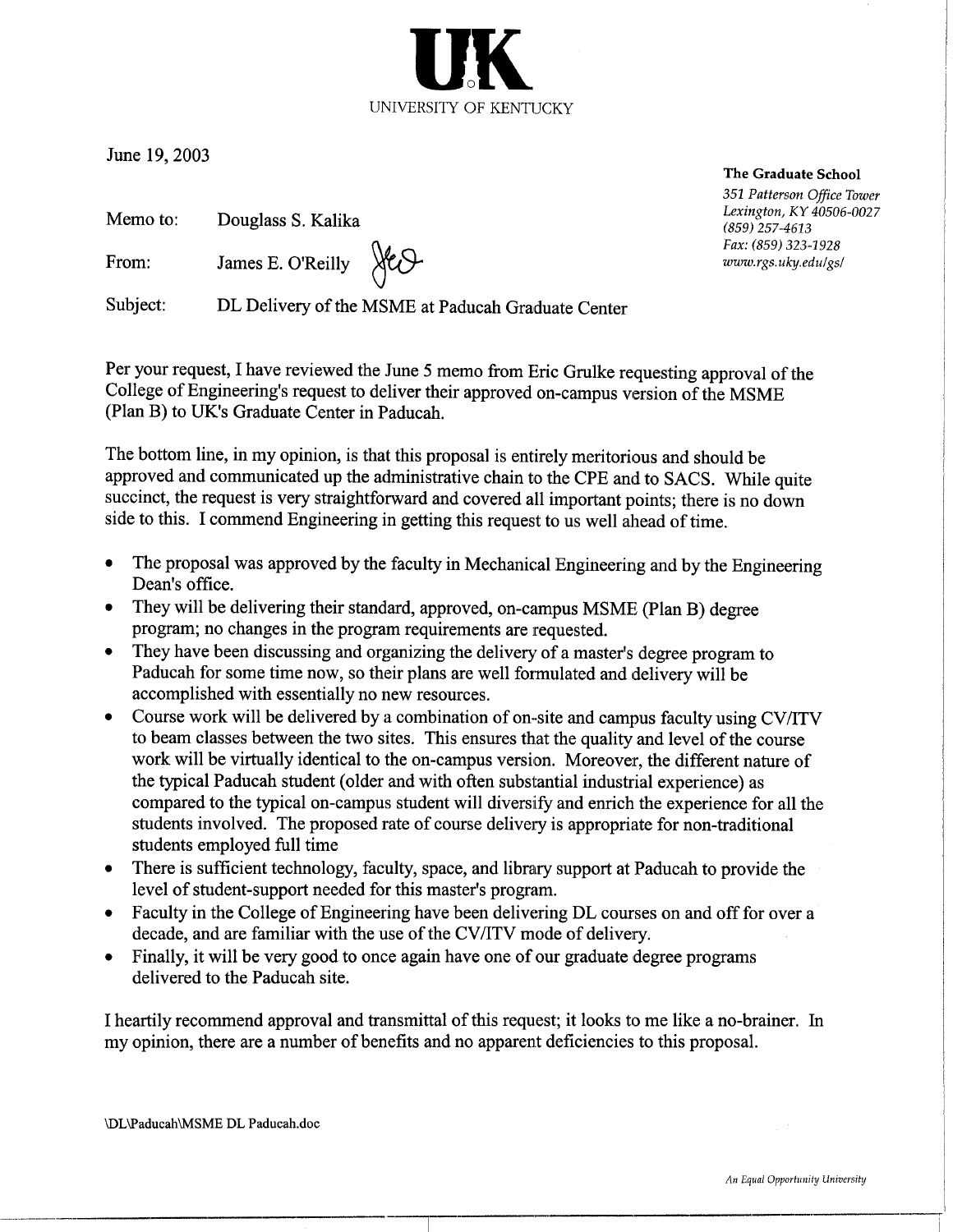## Off-Campus MSME Program Department of Mechanical Engineering UK Graduate Center, Challenger Learning Center Paducah, KY

The College of Engineering, Department of Mechanical Engineering, requests approval for the delivery of a traditional "on-campus" program to the UK Graduate Center in Paducah, beginning in August 2003. (Such approval is needed whenever 25% or more of a degree program is offered off-campus, consistent with SACS criteria).

The program envisioned for Paducah is the non-thesis MSME option (Plan B). The program will be offered in synchronous mode at the UK Graduate Center on the Paducah Community College campus, employing a blend of on-site traditional classroom instruction and locally-facilitated interactive television (with periodic on-site visitation by Lexington-based faculty), augmented as appropriate by web-assistance, e-mail communication, and limited use of NetMeeting/Messenger software for one-on-one consultation . All these modes of delivery have long been used in Paducah, even before the inception of B.S. degree programs in Mechanical Engineering and Chemical Engineering in 1997 . No wholesale use of multi-media format is envisioned.

The program will be basically an evening program, with one, or at most two, courses available each semester. The non-thesis degree requires 30 credits of 500-level and above course work. Several 500-level courses admissible into the MSME program are already offered live each year in Paducah, while the 600-level courses will be offered from Lexington via ITV, in conjunction with a regular course section offered on the main campus . A summary of ME graduate course options and information on general admission and course requirements, as is being distributed to prospective students in the Paducah area, are offered as Attachment 1.

One of the four UK ME faculty members, all at least Associate Members of the Graduate Faculty, will serve as the student's major advisor, permitting significant student-instructor interaction, appropriate to the academic discipline and to the nature of the graduate course involve. Student-to-student interaction is ensured by maintenance of the traditional classroom environment, which, in the cases where two sections (Lexington and Paducah) are connected via ITV, enhanced interaction among graduate students separated in space by 400 km is made possible . A further benefit is the increased diversity of student population made possible by the blending of graduate students in Lexington who are predominately international students or domestic students with fairly limited industrial background, with a population in Paducah that will contain a significant number of experienced practicing engineers with more industrial experience, most of whom will be domestic students, many of whom will be either native or transplanted Kentuckians (as indicated by early enquiries) .

All existing program requirements will remain intact for the off-campus offering (refer to departmental website):

MS Program: http://www.engr.uky.edu/pdfs-docs/mechanical/MSDegree.pdf.

Appendix A-- http://www.engr.uky.edu/pdfs-docs/mechanical/App\_A.pdf.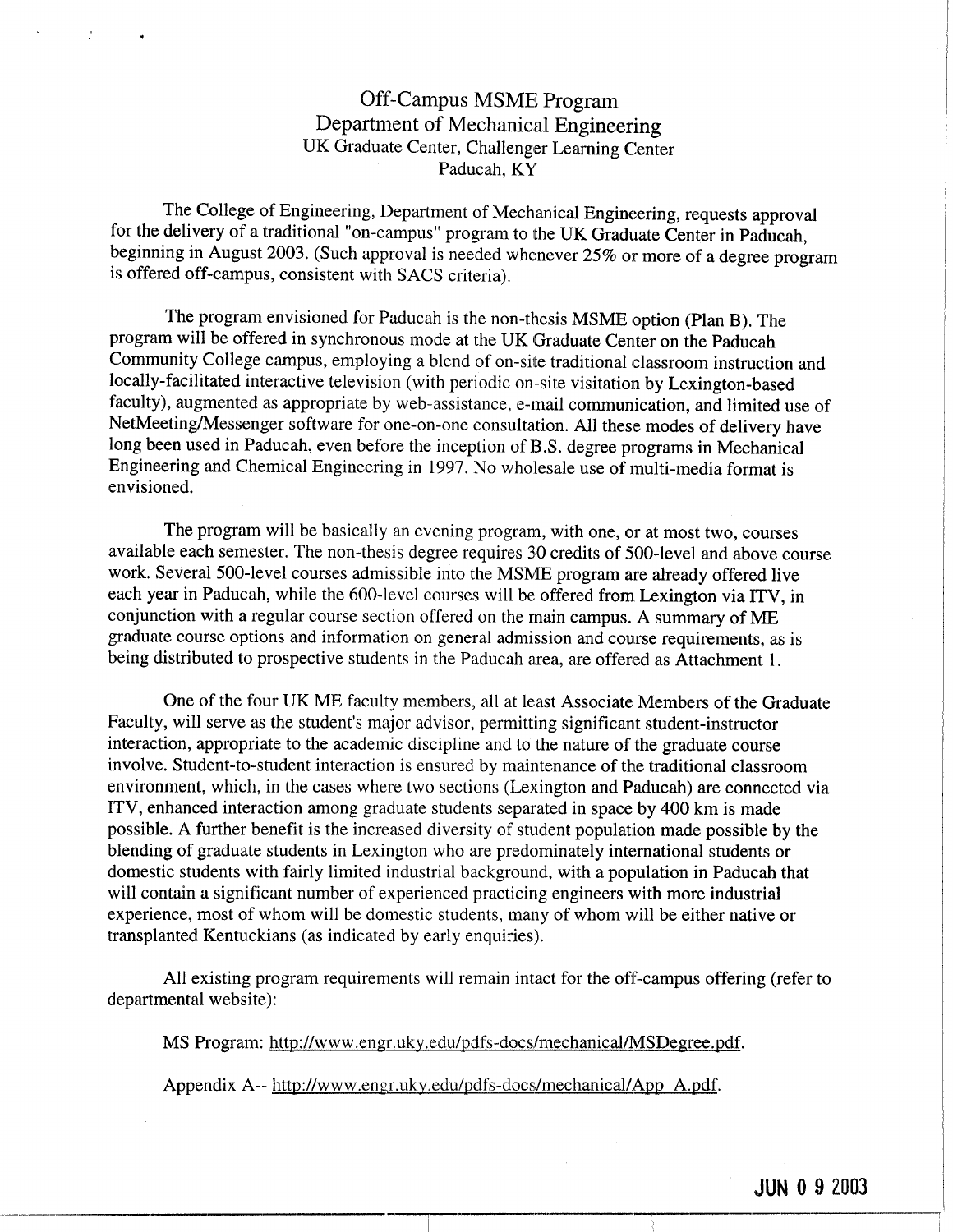No change in program admission requirements, course requirements, or exit requirements are proposed. Only the pace of degree progression, and in some cases the mode of delivery (approximately one 600-level course delivered via ITV from Lexington to Paducah per year), will distinguish this offering of the Plan B MSME from the offering in Lexington. Identical policies on transfer of course work into the MSME will be upheld, with all official records maintained by the ME Director of Graduate Studies, Lexington .

As with the ongoing B.S. degree programs in Paducah, the UK Distance Learning Technology Center will coordinate and manage many of the academic support services for the program in Paducah. The UKDLTC will provide three major areas of academic support services:

(1) instructional support for students, faculty associates, and instructors (training on use of DL systems, utilization of Kentucky Virtual Library electronic information resources, coordination of information resources with library directors at PCC and UK, coordination of bibliographic instruction options, coordination of electronic resource access and provision);

(2) administrative support (coordination of registration of DL students, liaison for handling tuition issues, management of support services evaluation for the program); and

(3) technical support (including coordination of class schedules on the Kentucky TeleLinking Network, technical coordinators who support the classroom on the PCC campus, and student access to learning management systems) .

The Director of Graduate Studies for the MSME program is Dr. George Huang, who will be assisted in Paducah by Dr. William E. Murphy, Director of the Extended Campus Engineering Program-Paducah, who also serves as the Director of the UK Graduate Center-Paducah, and by Dr. G. T. Lineberry, Associate Dean for Commonwealth & International Programs. In addition to support by the UKDLTC, additional on-site assistance will be provided by Ms. Bonita Lykins, Director of Student Services, Paducah. An announcement of the possible introduction of this program was placed in the Paducah Sun in June 2002, and has resulted in numerous enquiries from engineers in the Region.

No University resources are requested, with the exception of a Seed Grant request to The Graduate School, as the program, in Year 2, is expected to be self-supporting, as:

(1) approximately 25% of the course work to fulfill degree requirements will also serve as technical electives in the Paducah-based undergraduate degree programs; and

(2) economies are gained by use of ITV for 600-level courses originating in Lexington but with an audience in both Lexington and Paducah, resulting in larger total enrollment in these courses. Tuition revenue will be used to support overload payments to faculty as appropriate, required faculty travel, program marketing efforts, and payment to on-site, content-proficient faculty associates on the receive end of a distance-delivered course . A cohort of approximately 12 students is considered a minimum for program viability .

Approved by ME Graduate Faculty in faculty meeting of April 16, 2003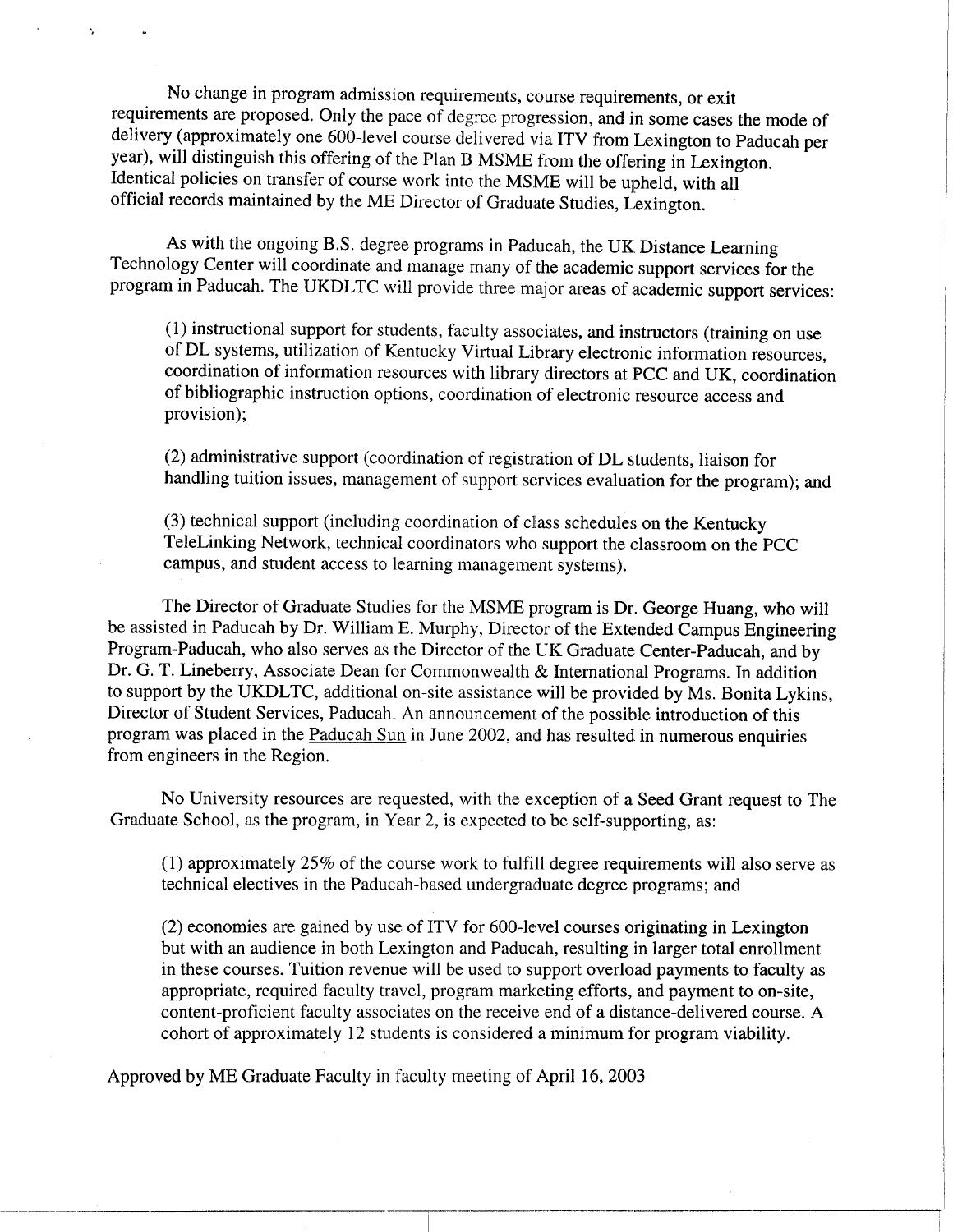# Attachment 1. ME Graduate Course Options - Non-Thesis (Plan B) Tentative Availability for Paducah

# Advanced Mathematics (400-level or above) no more than 6 credit hours and included than

- MA 432G Methods of Applied Mathematics I
- MA 433G Introduction to Complex Variables
- MA 481G Differential Equations I
- MA 485G Fourier Series and Boundary Value Problems
- MA 537 Numerical Analysis

 

 

(Equivalent math courses may be taken from Murray State and transferred to UK)

## 600 Level ME Courses - at least 15 credit hours from:

- ME 601 Advanced CAE Applications
- MFS 605 Systems for Factory Information and Control
- ME 610 Engineering Acoustics
- ME 620 Advanced Engineering Thermodynamics I
- ME 626 Advanced Heat Transfer
- ME 644 Advanced Dynamics I
- ME 780 Special Problems in Mechanical Engineering

#### 500 Level (or above) Engineering Courses -

- 9 credit hours from: • ME 501 - Mechanical Design with Finite Elements Methods
- ME 513 Mechanical Vibrations
- ME 530 Gas Dynamics
- ME 531 -- Fluid Dynamics I
- ME 580 Heating, Ventilating, and Air-Conditioning
- ME 599 Power Generation
- ME 599 Aerodynamics of Turbomachinery
- Other available courses with approval of advisor and DGS

#### Total Credit Hour Requirements - 30

# General admission and course requirements :

- Undergraduate GPA > 3 .0/4 .0
- GRE score of 1100 (verbal  $+$  quantitative) and 550 Analytical (or 3.5)
- Non-ME undergrad degrees (such as physics or chemistry) may be suitable provided certain undergraduate ME courses are taken in preparation for the graduate courses.
- Students not yet eligible for admission may take courses in a post-baccalaureate status
- The Graduate School permits a maximum of 9 credit hours to be transferred from outside UK . Transfer courses must be approved by the faculty advisor and the department DGS.
- At least 50% of total course requirements must be from 600-700 level courses (which may include transfer courses). A maximum of 6 hours of 780-783 courses can be used.

Each student, in consultation with his or her faculty advisor, should prepare and obtain approval from the Director of Graduate Studies for a proposed program of study . The student is required to take a final oral examination for the MS degree. Refer to the ME Department Graduate Handbook and the UK Graduate School web site for details involving course and other graduate program requirements .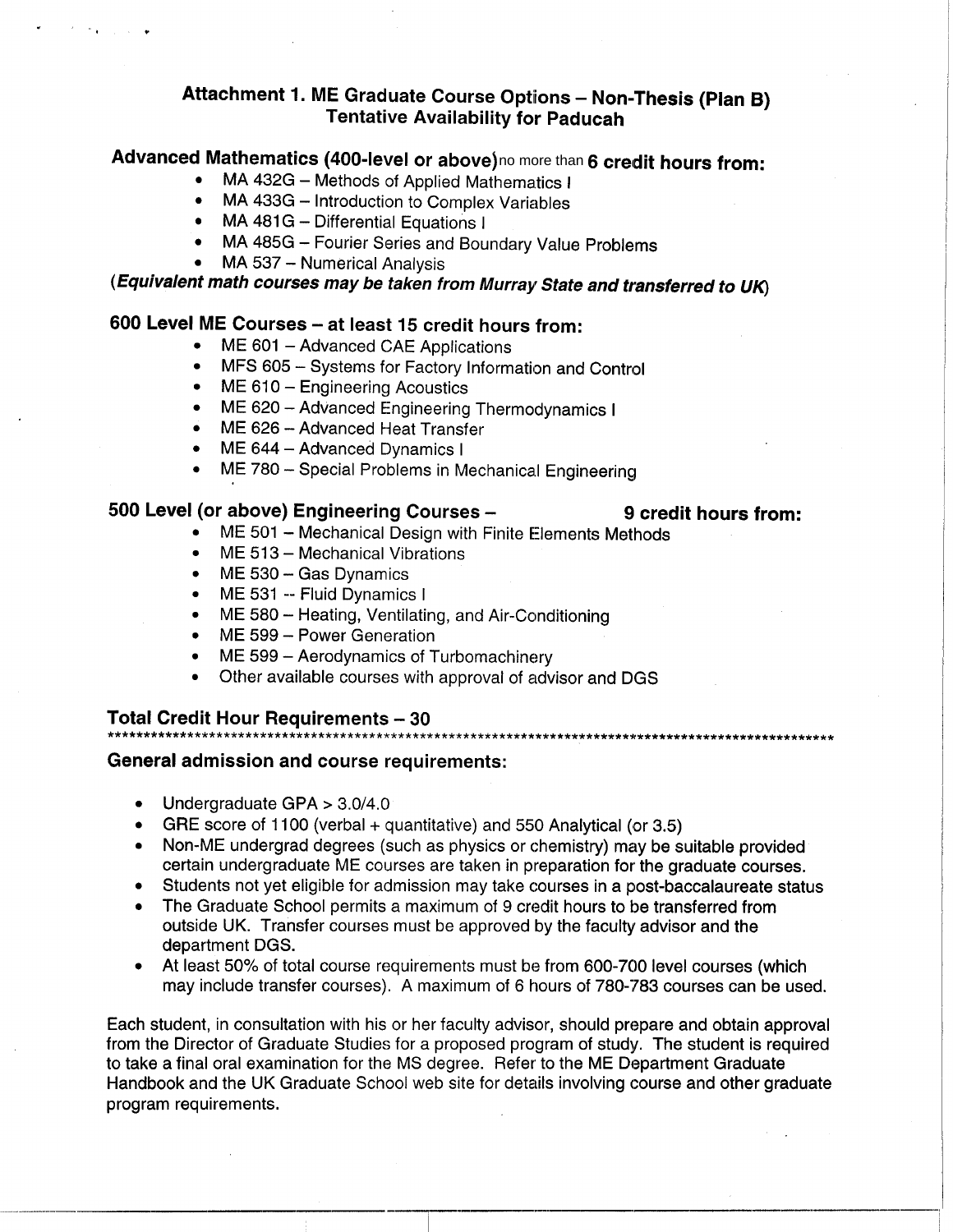June 19,2003

Memo to: Douglass S. Kalika

From: James E. O'Reilly  $\forall c$ 

Subject: DL Delivery of the MSME at Paducah Graduate Center

Per your request, I have reviewed the June 5 memo from Eric Grulke requesting approval of the College of Engineering's request to deliver their approved on-campus version of the MSME (plan B) to UK's Graduate Center in Paducah.

The bottom line, in my opinion, is that this proposal is entirely meritorious and should be approved and communicated up the administrative chain to the CPE and to SACS. While quite succinct, the request is very straightforward and covered all important points; there is no down side to this. I commend Engineering in getting this request to us well ahead of time.

- The proposal was approved by the faculty in Mechanical Engineering and by the Engineering  $\bullet$ Dean's office.
- They will be delivering their standard, approved, on-campus MSME (Plan B) degree  $\bullet$ program; no changes in the program requirements are requested.
- They have been discussing and organizing the delivery of a master's degree program to  $\bullet$ Paducah for some time now, so their plans are well formulated and delivery will be accomplished with essentially no new resources.
- Course work will be delivered by a combination of on-site and campus faculty using CV/ITV  $\bullet$ to beam classes between the two sites. This ensures that the quality and level of the course work will be virtually identical to the on-campus version. Moreover, the different nature of the typical Paducah student (older and with often substantial industrial experience) as compared to the typical on-campus student will diversify and enrich the experience for all the students involved. The proposed rate of course delivery is appropriate for non-traditional students employed full time
- There is sufficient technology, faculty, space, and library support at Paducah to provide the  $\bullet$ level of student-support needed for this master's program.
- Faculty in the College of Engineering have been delivering DL courses on and off for over a  $\bullet$ decade, and are familiar with the use of the CV/ITV mode of delivery.
- Finally, it will be very good to once again have one of our graduate degree programs  $\bullet$ delivered to the Paducah site.

I heartily recommend approval and transmittal of this request; it looks to me like a no-brainer. In my opinion, there are a number of benefits and no apparent deficiencies to this proposal.

The Graduate School 351 Patterson Office Tower Lexington, KY 40506-0027 (859) 257-4613 Fax: (859) 323-1928 www.rgs.uky.edu/gs/